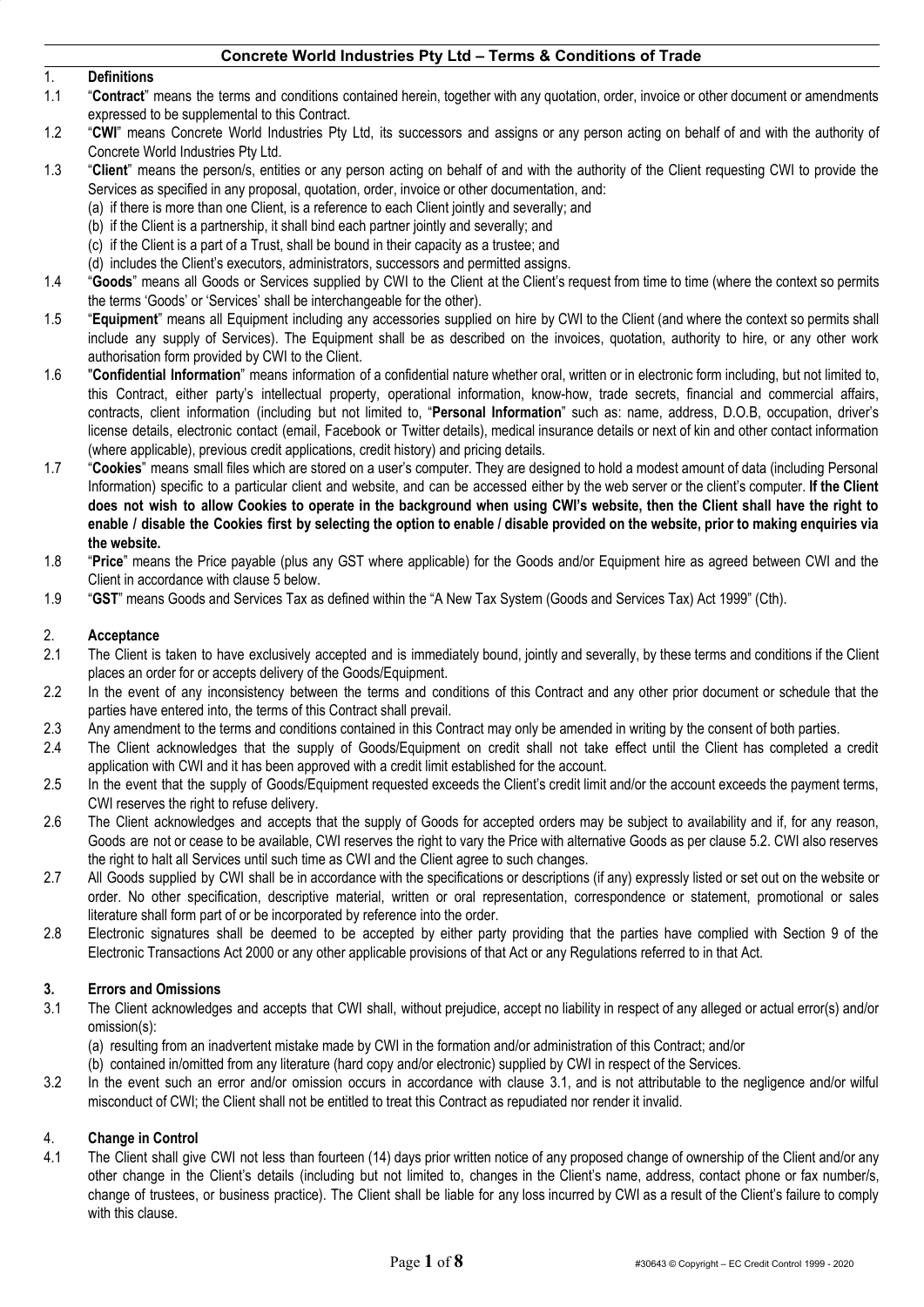# 5. **Price and Payment**

- 5.1 At CWI's sole discretion the Price shall be either:
	- (a) as indicated on any invoice provided by CWI to the Client; or
	- (b) the Price as at the date of Delivery of the Goods/Equipment according to CWI's current price list; or
	- (c) CWI's quoted price (subject to clause 5.2) which will be valid for the period stated in the quotation or otherwise for a period of seven (7) days.
- 5.2 CWI reserves the right to change the Price:
	- (a) if a variation to the Goods which are to be supplied is requested; or
	- (b) if a variation to the Services originally scheduled (including any applicable specifications) is requested; or
	- (c) if during the course of the Services, the Goods cease to be available from CWI's third party suppliers, then CWI reserves the right to provide alternative Goods, subject to prior confirmation and agreement of both parties;
	- (d) in the event of increases to CWI in the cost of labour or materials (including but not limited to overseas transactions that may increase as a consequence of variations in foreign currency rates of exchange and/or freight and insurance charges) which are beyond CWI's control.
- 5.3 Variations will be charged for on the basis of CWI's quotation, and will be detailed in writing, and shown as variations on CWI's invoice. The Client shall be required to respond to any variation submitted by CWI within ten (10) working days. Failure to do so will entitle CWI to add the cost of the variation to the Price. Payment for all variations must be made in full at the time of their completion.
- 5.4 At CWI's sole discretion a non-refundable deposit may be required.
- 5.5 Time for payment for the Goods/Equipment being of the essence, the Price will be payable by the Client on the date/s determined by CWI, which may be:
	- (a) on delivery of the Goods/Equipment;
	- (b) by way of instalments/progress payments in accordance with CWI's payment schedule;
	- (c) thirty (30) days following the end of the month in which a statement is emailed to the Client's address or address for notices;
	- (d) for approved credit account holders thirty (30) days following the date of any invoice; or
	- (e) the date specified on any invoice or other form as being the date for payment; or
	- (f) failing any notice to the contrary, the date which is seven (7) days following the date of any invoice given to the Client by CWI.
- 5.6 Payment may be made by cash, cheque, bank cheque, electronic/on-line banking, credit card (a surcharge may apply per transaction), or by any other method as agreed to between the Client and CWI.
- 5.7 CWI may in its discretion allocate any payment received from the Client towards any invoice that CWI determines and may do so at the time of receipt or at any time afterwards. On any default by the Client CWI may re-allocate any payments previously received and allocated. In the absence of any payment allocation by CWI, payment will be deemed to be allocated in such manner as preserves the maximum value of CWI's Purchase Money Security Interest (as defined in the PPSA) in the Goods/Equipment.
- 5.8 The Client shall not be entitled to set off against, or deduct from the Price, any sums owed or claimed to be owed to the Client by CWI nor to withhold payment of any invoice because part of that invoice is in dispute.
- 5.9 Unless otherwise stated the Price does not include GST. In addition to the Price, the Client must pay to CWI an amount equal to any GST CWI must pay for any supply by CWI under this or any other agreement for the sale of the Goods/hire of the Equipment. The Client must pay GST, without deduction or set off of any other amounts, at the same time and on the same basis as the Client pays the Price. In addition, the Client must pay any other taxes and duties that may be applicable in addition to the Price except where they are expressly included in the Price.

## 6. **Delivery of Goods/Equipment**

- 6.1 Delivery ("**Delivery**") of the Goods/Equipment is taken to occur at the time that:
	- (a) the Client or the Client's nominated carrier takes possession of the Goods/Equipment at CWI's address; or
		- (b) CWI (or CWI's nominated carrier) delivers the Goods/Equipment to the Client's nominated address even if the Client is not present at the address.
- 6.2 At CWI's sole discretion the cost of Delivery is included in the Price.
- 6.3 CWI may deliver the Goods/Equipment in separate instalments. Each separate instalment shall be invoiced and paid in accordance with the provisions in these terms and conditions.
- 6.4 The Client must take Delivery by receipt or collection of the Goods/Equipment whenever either is tendered for Delivery. In the event that the Client is unable to take Delivery of the Goods/Equipment as arranged then CWI shall be entitled to charge a reasonable fee for redelivery of the Goods/Equipment and/or the storage of the Goods.

## 7. **Risk**

- 7.1 Risk of damage to or loss of the Goods passes to the Client on Delivery and the Client must insure the Goods on or before Delivery.
- 7.2 If any of the Goods are damaged or destroyed following Delivery but prior to ownership passing to the Client, CWI is entitled to receive all insurance proceeds payable for the Goods. The production of these terms and conditions by CWI is sufficient evidence of CWI's rights to receive the insurance proceeds without the need for any person dealing with CWI to make further enquiries.
- 7.3 If the Client requests CWI to leave Goods outside CWI's premises for collection or to deliver the Goods to an unattended location then such Goods shall be left at the Client's sole risk.
- 7.4 The Client acknowledges that:
	- (a) variations of colour and texture are inherent in concrete. CWI shall not be liable for any loss, damages or costs howsoever arising resulting from any variation of the colour or texture between different batches of product; and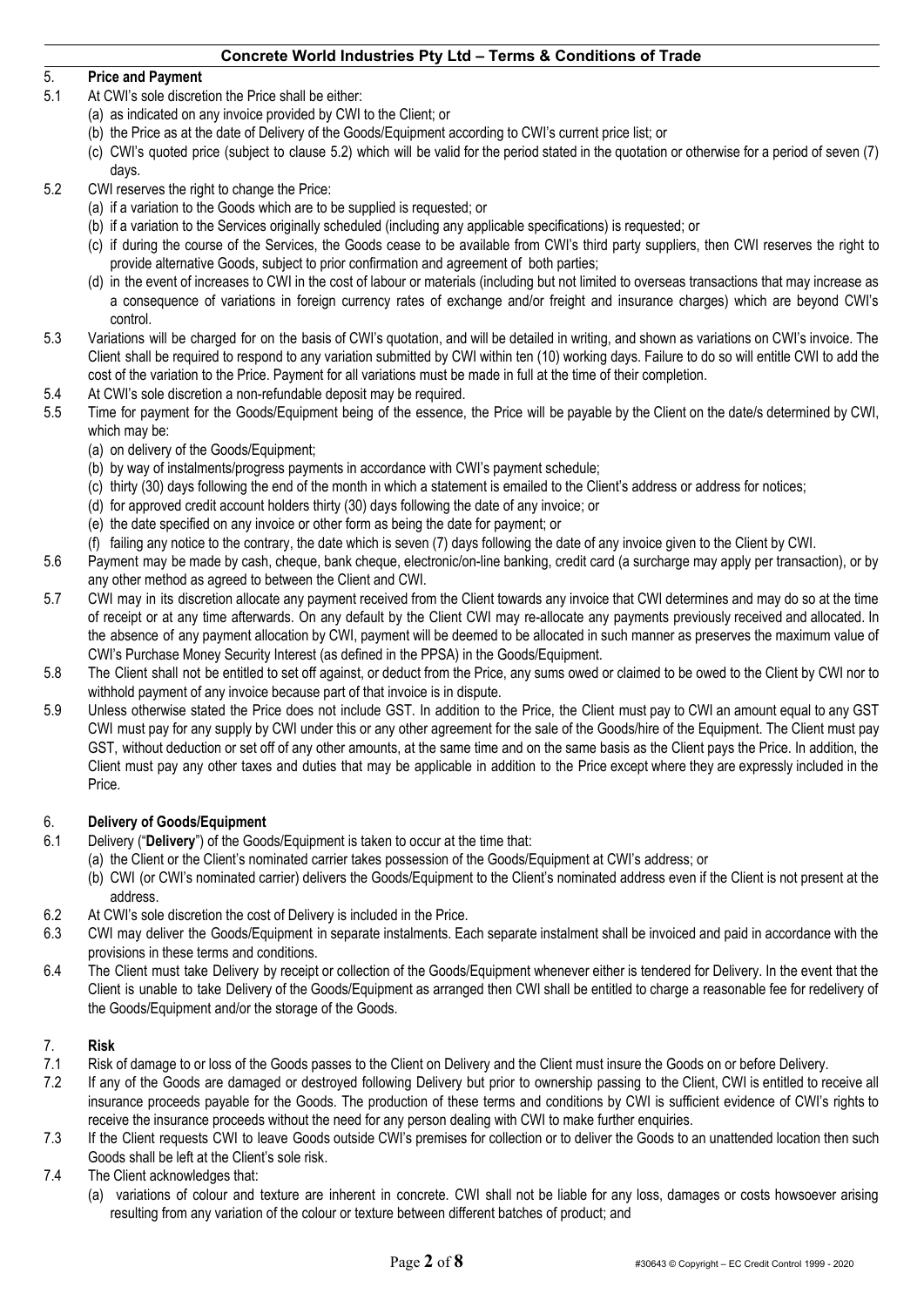- (b) Goods supplied may exhibit variations in shade, colour, texture, surface and finish, and may fade or change colour over time. CWI will make every effort to match batches of product supplied in order to minimise such variations but shall not be liable in any way whatsoever where such variations occur.
- 7.5 Natural products have natural colour and shade tones, markings, and veining that may vary from colour samples provided. CWI gives no guarantee (expressed or implied) that colour samples will match the Goods supplied. CWI will make every effort to match colour samples to the Goods supplied but will not be liable in any way whatsoever for colour samples differing from the Goods supplied.

## **8. Access**

8.1 The Client shall ensure that CWI has clear and free access to the site at all times to enable them to deliver the Goods. CWI shall not be liable for any loss or damage to the site (including, without limitation, damage to pathways, driveways and concreted or paved or grassed areas) unless due to the negligence of CWI.

## 9. **Compliance with Laws**

- 9.1 The Client and CWI shall comply with the provisions of all statutes, regulations and bylaws of government, local and other public authorities that may be applicable to the Services, including any work health and safety laws (WHS) relating or any other relevant safety standards or legislation pertaining to the Services.
- 9.2 The Client shall obtain (at the expense of the Client) all licenses and approvals that may be required for the Services.
- 9.3 It is the Client's responsibility to ensure that all applicable health and safety regulations are observed and other appropriate steps taken in relation to the storage, handling and use of the Goods and where information is supplied to the Client on potential hazards relating to the Goods to bring such information to the attention of its employees, agents, sub-contractor, visitors and customers. Without prejudice to the foregoing it is also the Client's responsibility to provide safe facilities for the reception of the Goods into storage including the unloading of Goods from carriers. The Client hereby indemnifies and shall keep indemnified CWI against all action claims, demands, summons, suits proceedings judgments, orders or decrees arising out of or in connection with any act or omission of the Client in respect of its obligations pursuant to this clause.

# 10. **Title to Goods**

- 10.1 CWI and the Client agree that ownership of the Goods shall not pass until:
	- (a) the Client has paid CWI all amounts owing to CWI; and
	- (b) the Client has met all of its other obligations to CWI.
- 10.2 Receipt by CWI of any form of payment other than cash shall not be deemed to be payment until that form of payment has been honoured, cleared or recognised.
- 10.3 It is further agreed that until ownership of the Goods passes to the Client in accordance with clause 10.1:
	- (a) the Client is only a bailee of the Goods and must return the Goods to CWI on request;
		- (b) the Client holds the benefit of the Client's insurance of the Goods on trust for CWI and must pay to CWI the proceeds of any insurance in the event of the Goods being lost, damaged or destroyed;
		- (c) the Client must not sell, dispose, or otherwise part with possession of the Goods other than in the ordinary course of business and for market value. If the Client sells, disposes or parts with possession of the Goods then the Client must hold the proceeds of any such act on trust for CWI and must pay or deliver the proceeds to CWI on demand;
		- (d) the Client should not convert or process the Goods or intermix them with other goods but if the Client does so then the Client holds the resulting product on trust for the benefit of CWI and must sell, dispose of or return the resulting product to CWI as it so directs;
		- (e) the Client irrevocably authorises CWI to enter any premises where CWI believes the Goods are kept and recover possession of the Goods;
		- (f) CWI may recover possession of any Goods in transit whether or not Delivery has occurred;
		- (g) the Client shall not charge or grant an encumbrance over the Goods nor grant nor otherwise give away any interest in the Goods while they remain the property of CWI;
		- (h) CWI may commence proceedings to recover the Price of the Goods sold notwithstanding that ownership of the Goods has not passed to the Client.

## 11. **Personal Property Securities Act 2009 ("PPSA")**

- 11.1 In this clause financing statement, financing change statement, security agreement, and security interest has the meaning given to it by the PPSA.
- 11.2 Upon assenting to these terms and conditions in writing the Client acknowledges and agrees that these terms and conditions constitute a security agreement for the purposes of the PPSA and creates a security interest in all Goods/Equipment and/or collateral (account) – being a monetary obligation of the Client to CWI for Services – that have previously been supplied and that will be supplied in the future by CWI to the Client.
- 11.3 The Client undertakes to:
	- (a) promptly sign any further documents and/or provide any further information (such information to be complete, accurate and up-to-date in all respects) which CWI may reasonably require to;
		- (i) register a financing statement or financing change statement in relation to a security interest on the Personal Property Securities Register;
		- (ii) register any other document required to be registered by the PPSA; or
		- (iii) correct a defect in a statement referred to in clause  $11.3(a)(i)$  or  $11.3(a)(ii)$ ;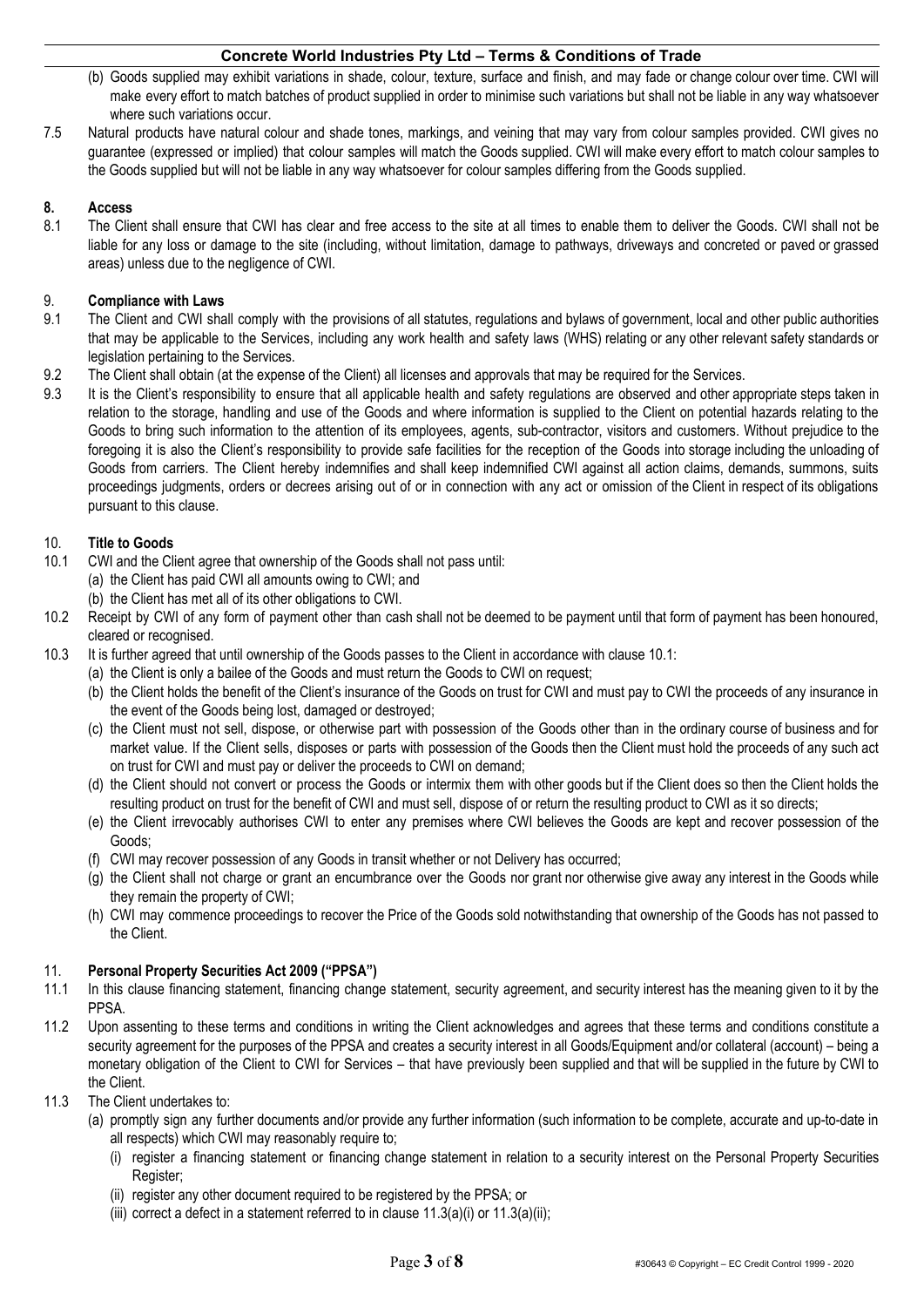- (b) indemnify, and upon demand reimburse, CWI for all expenses incurred in registering a financing statement or financing change statement on the Personal Property Securities Register established by the PPSA or releasing any Goods/Equipment charged thereby;
- (c) not register a financing change statement in respect of a security interest without the prior written consent of CWI;
- (d) not register, or permit to be registered, a financing statement or a financing change statement in relation to the Goods/Equipment and/or collateral (account) in favour of a third party without the prior written consent of CWI;
- (e) immediately advise CWI of any material change in its business practices of selling Goods which would result in a change in the nature of proceeds derived from such sales.
- 11.4 CWI and the Client agree that sections 96, 115 and 125 of the PPSA do not apply to the security agreement created by these terms and conditions.
- 11.5 The Client waives their rights to receive notices under sections 95, 118, 121(4), 130, 132(3)(d) and 132(4) of the PPSA.
- 11.6 The Client waives their rights as a grantor and/or a debtor under sections 142 and 143 of the PPSA.
- 11.7 Unless otherwise agreed to in writing by CWI, the Client waives their right to receive a verification statement in accordance with section 157 of the PPSA.
- 11.8 The Client must unconditionally ratify any actions taken by CWI under clauses 11.2 to 11.5.
- 11.9 Subject to any express provisions to the contrary (including those contained in this clause 11), nothing in these terms and conditions is intended to have the effect of contracting out of any of the provisions of the PPSA.
- 11.10 Only to the extent that the hire of the Equipment exceeds a two (2) year hire period with the right of renewal shall clause 11 apply as a security agreement in the form of a PPS Lease in respect of Section 20 of the PPSA, in all other matters this clause 11 will apply generally for the purposes of the PPSA.

#### 12. **Security and Charge**

- 12.1 In consideration of CWI agreeing to supply the Goods/Equipment, the Client charges all of its rights, title and interest (whether joint or several) in any land, realty or other assets capable of being charged, owned by the Client either now or in the future, to secure the performance by the Client of its obligations under these terms and conditions (including, but not limited to, the payment of any money).
- 12.2 The Client indemnifies CWI from and against all CWI's costs and disbursements including legal costs on a solicitor and own client basis incurred in exercising CWI's rights under this clause.
- 12.3 The Client irrevocably appoints CWI and each director of CWI as the Client's true and lawful attorney/s to perform all necessary acts to give effect to the provisions of this clause 12 including, but not limited to, signing any document on the Client's behalf.

#### 13. **Defects, Warranties and Returns, Competition and Consumer Act 2010 ("CCA")**

- 13.1 The Client must inspect the Goods/Equipment on Delivery and must within seven (7) days of Delivery notify CWI in writing of any evident defect/damage, shortage in quantity, or failure to comply with the description or quote. The Client must notify any other alleged defect in the Goods/Equipment as soon as reasonably possible after any such defect becomes evident. Upon such notification the Client must allow CWI to inspect the Goods/Equipment.
- 13.2 Under applicable State, Territory and Commonwealth Law (including, without limitation the CCA), certain statutory implied guarantees and warranties (including, without limitation the statutory guarantees under the CCA) may be implied into these terms and conditions (**Non-Excluded Guarantees**).
- 13.3 CWI acknowledges that nothing in these terms and conditions purports to modify or exclude the Non-Excluded Guarantees.
- 13.4 Except as expressly set out in these terms and conditions or in respect of the Non-Excluded Guarantees, CWI makes no warranties or other representations under these terms and conditions including but not limited to the quality or suitability of the Goods/Equipment. CWI's liability in respect of these warranties is limited to the fullest extent permitted by law.
- 13.5 If the Client is a consumer within the meaning of the CCA, CWI's liability is limited to the extent permitted by section 64A of Schedule 2.
- 13.6 If CWI is required to replace the Goods under this clause or the CCA, but is unable to do so, CWI may refund any money the Client has paid for the Goods.
- 13.7 If the Client is not a consumer within the meaning of the CCA, CWI's liability for any defect or damage in the Goods is:
	- (a) limited to the value of any express warranty or warranty card provided to the Client by CWI at CWI's sole discretion;
	- (b) limited to any warranty to which CWI is entitled, if CWI did not manufacture the Goods;
		- (c) otherwise negated absolutely.
- 13.8 Subject to this clause 13, returns will only be accepted provided that:
	- (a) the Client has complied with the provisions of clause 13.1; and
	- (b) CWI has agreed that the Goods are defective; and
	- (c) the Goods are returned within a reasonable time at the Client's cost (if that cost is not significant); and
	- (d) the Goods are returned in as close a condition to that in which they were delivered as is possible.
- 13.9 Notwithstanding clauses 13.1 to 13.8 but subject to the CCA, CWI shall not be liable for any defect or damage which may be caused or partly caused by or arise as a result of:
	- (a) the Client failing to properly maintain or store any Goods/Equipment;
	- (b) the Client using the Goods/Equipment for any purpose other than that for which they were designed;
	- (c) the Client continuing the use of the Goods/Equipment after any defect became apparent or should have become apparent to a reasonably prudent operator or user;
	- (d) the Client failing to follow any instructions or guidelines provided by CWI;
	- (e) fair wear and tear, any accident, or act of God.
- 13.10 In the case of second hand Goods, unless the Client is a consumer under the CCA, the Client acknowledges that it has had full opportunity to inspect the second hand Goods prior to Delivery and accepts them with all faults and that to the extent permitted by law no warranty is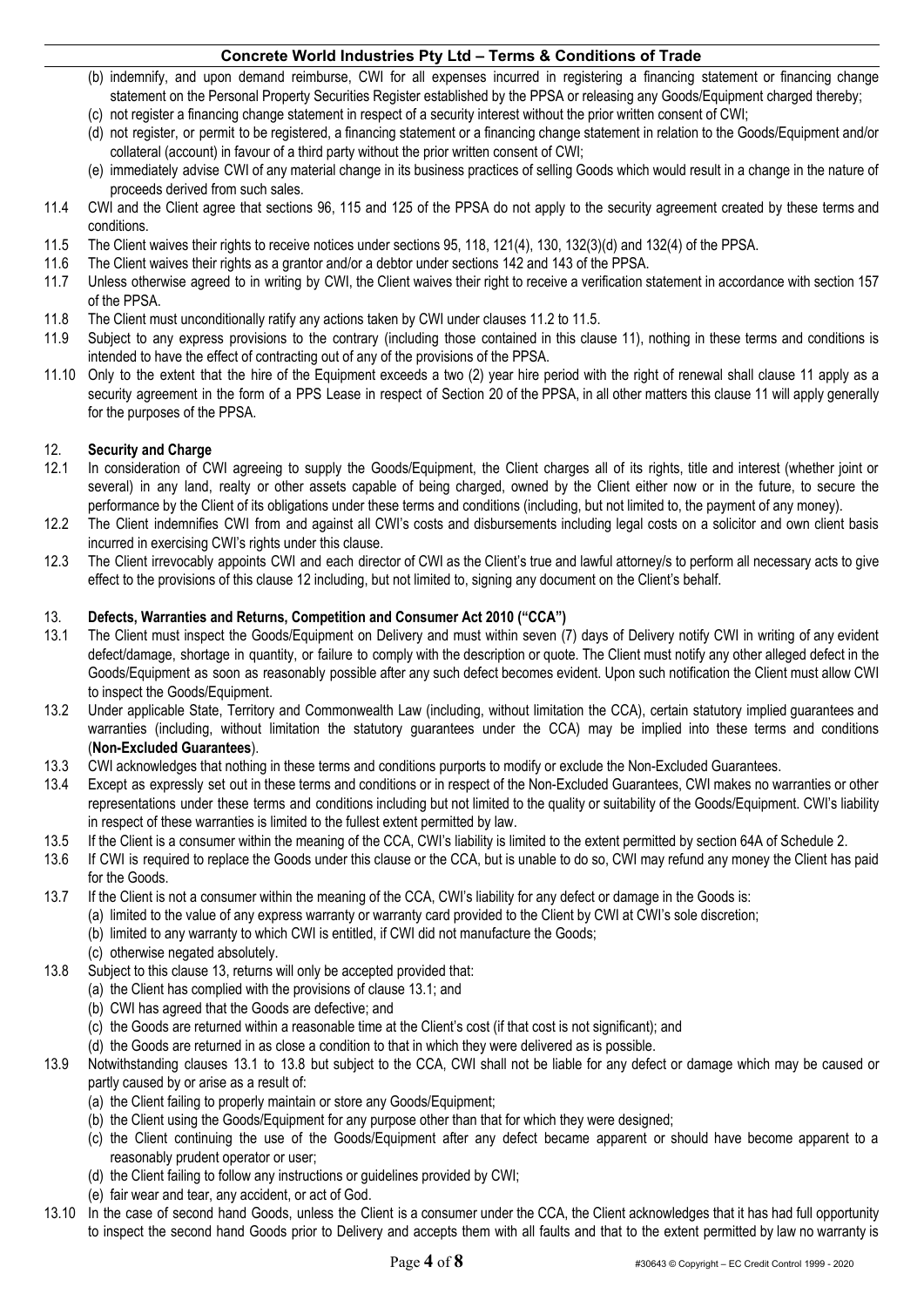given by CWI as to the quality or suitability for any purpose and any implied warranty, statutory or otherwise, is expressly excluded. The Client acknowledges and agrees that CWI has agreed to provide the Client with the second hand Goods and calculated the Price of the second hand Goods in reliance of this clause 13.10.

13.11 Notwithstanding anything contained in this clause if CWI is required by a law to accept a return then CWI will only accept a return on the conditions imposed by that law.

#### 14. **Intellectual Property**

- 14.1 Where CWI has designed, drawn or developed Goods/Equipment for the Client, then the copyright in any designs and drawings and documents shall remain the property of CWI. Under no circumstances may such designs, drawings and documents be used without the express written approval of CWI.
- 14.2 The Client warrants that all designs, specifications or instructions given to CWI will not cause CWI to infringe any patent, registered design or trademark in the execution of the Client's order and the Client agrees to indemnify CWI against any action taken by a third party against CWI in respect of any such infringement.
- 14.3 The Client agrees that CWI may (at no cost) use for the purposes of marketing or entry into any competition, any documents, designs, drawings or Goods which CWI has created for the Client.

#### 15. **Default and Consequences of Default**

- 15.1 Interest on overdue invoices shall accrue daily from the date when payment becomes due, until the date of payment, at a rate of two and a half percent (2.5%) per calendar month (and at CWI's sole discretion such interest shall compound monthly at such a rate) after as well as before any judgment.
- 15.2 If the Client owes CWI any money the Client shall indemnify CWI from and against all costs and disbursements incurred by CWI in recovering the debt (including but not limited to internal administration fees, legal costs on a solicitor and own client basis, CWI's contract default fee, and bank dishonour fees).
- 15.3 Further to any other rights or remedies CWI may have under this Contract, if a Client has made payment to CWI, and the transaction is subsequently reversed, the Client shall be liable for the amount of the reversed transaction, in addition to any further costs incurred by CWI under this clause 15 where it can be proven that such reversal is found to be illegal, fraudulent or in contravention to the Client's obligations under this Contract.
- 15.4 Without prejudice to CWI's other remedies at law CWI shall be entitled to cancel all or any part of any order of the Client which remains unfulfilled and all amounts owing to CWI shall, whether or not due for payment, become immediately payable if:
	- (a) any money payable to CWI becomes overdue, or in CWI's opinion the Client will be unable to make a payment when it falls due;
	- (b) the Client has exceeded any applicable credit limit provided by CWI;
	- (c) the Client becomes insolvent, convenes a meeting with its creditors or proposes or enters into an arrangement with creditors, or makes an assignment for the benefit of its creditors; or
	- (d) a receiver, manager, liquidator (provisional or otherwise) or similar person is appointed in respect of the Client or any asset of the Client.

## 16. **Cancellation**

- 16.1 Without prejudice to any other remedies CWI may have, if at any time the Client is in breach of any obligation (including those relating to payment) under these terms and conditions CWI may suspend or terminate the supply of Goods/Equipment to the Client. CWI will not be liable to the Client for any loss or damage the Client suffers because CWI has exercised its rights under this clause.
- 16.2 CWI may cancel any contract to which these terms and conditions apply or cancel Delivery of Goods/Equipment at any time before the Goods/Equipment are due to be delivered by giving written notice to the Client. On giving such notice CWI shall repay to the Client any money paid by the Client for the Goods/Equipment. CWI shall not be liable for any loss or damage whatsoever arising from such cancellation.
- 16.3 In the event that the Client cancels Delivery of the Goods/Equipment the Client shall be liable for any and all loss incurred (whether direct or indirect) by CWI as a direct result of the cancellation (including, but not limited to, any loss of profits).
- 16.4 Cancellation of orders for Goods/Equipment made to the Client's specifications, or for non-stocklist items, will definitely not be accepted once production has commenced, or an order has been placed.

## **17. Dispute Resolution**

- 17.1 Any dispute or difference arising as to the interpretation of these terms and conditions or as to any matter arising hereunder, shall be submitted to, and settled by, either arbitration or the relevant governing agency for the state in which the Services were performed such as: (a) in accordance with the Commercial Arbitration Act 2010 (NSW) or its replacement(s); or
	- (b) NSW Civil & Administration Tribunal (NCAT).

#### 18. **Privacy Policy**

18.1 All emails, documents, images or other recorded information held or used by CWI is Personal Information, as defined and referred to in clause 18.3, and therefore considered Confidential Information. CWI acknowledges its obligation in relation to the handling, use, disclosure and processing of Personal Information pursuant to the Privacy Act 1988 ("the Act") including the Part IIIC of the Act being Privacy Amendment (Notifiable Data Breaches) Act 2017 (NDB) and any statutory requirements, where relevant in a European Economic Area ("EEA"), under the EU Data Privacy Laws (including the General Data Protection Regulation "GDPR") (collectively, "EU Data Privacy Laws"). CWI acknowledges that in the event it becomes aware of any data breaches and/or disclosure of the Client's Personal Information, held by CWI that may result in serious harm to the Client, CWI will notify the Client in accordance with the Act and/or the GDPR. Any release of such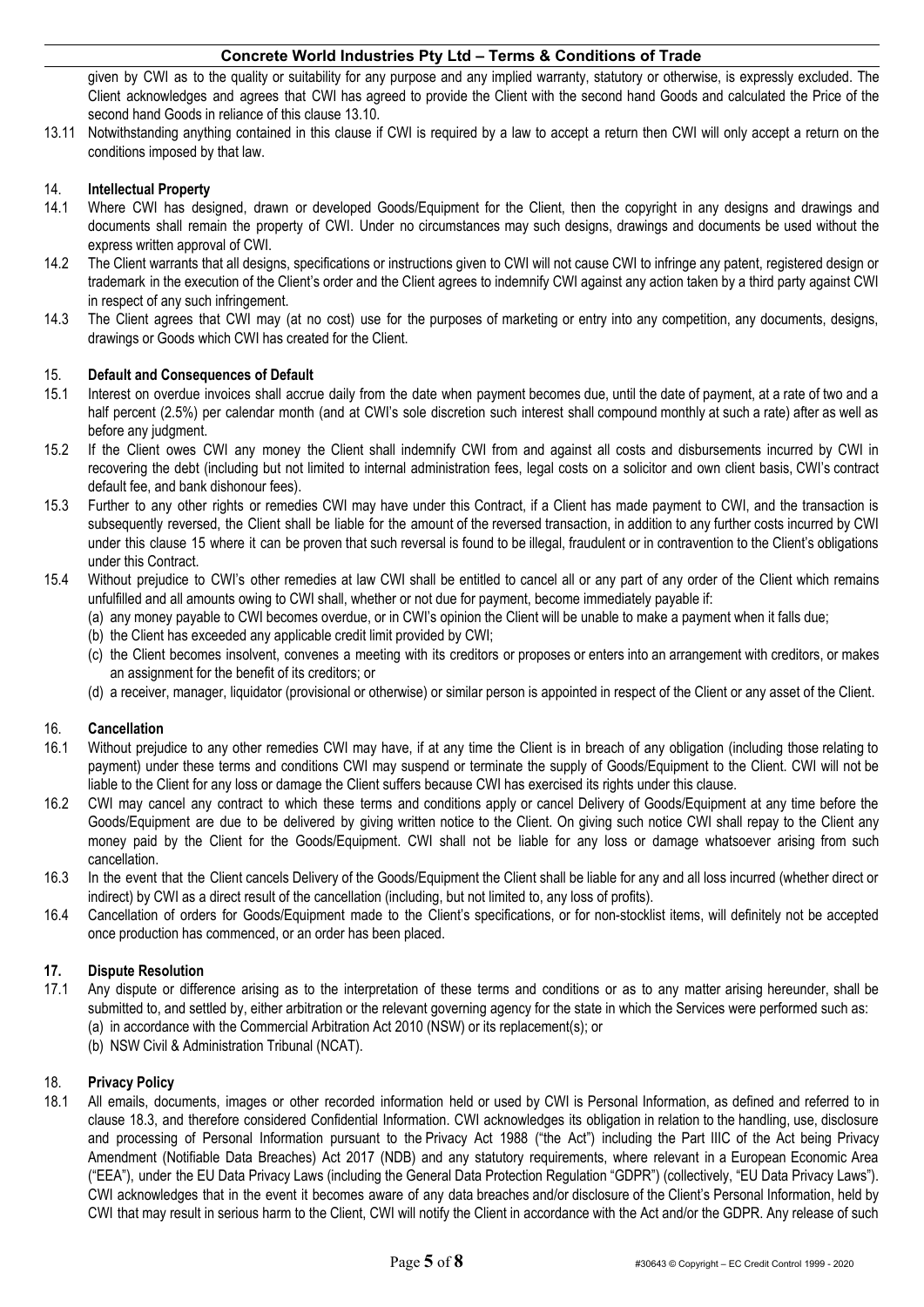Personal Information must be in accordance with the Act and the GDPR (where relevant) and must be approved by the Client by written consent, unless subject to an operation of law.

- 18.2 Notwithstanding clause 18.1, privacy limitations will extend to CWI in respect of Cookies where the Client utilises CWI's website to make enquiries. CWI agrees to display reference to such Cookies and/or similar tracking technologies, such as pixels and web beacons (if applicable), such technology allows the collection of Personal Information such as the Client's:
	- (a) IP address, browser, email client type and other similar details;
	- (b) tracking website usage and traffic; and
	- (c) reports are available to CWI when CWI sends an email to the Client, so CWI may collect and review that information ("collectively Personal Information")
- If the Client consents to CWI's use of Cookies on CWI's website and later wishes to withdraw that consent, the Client may manage and control CWI's privacy controls via the Client's web browser, including removing Cookies by deleting them from the browser history when exiting the site.
- 18.3 The Client agrees for CWI to obtain from a credit reporting body (CRB) a credit report containing personal credit information (e.g. name, address, D.O.B, occupation, driver's license details, electronic contact (email, Facebook or Twitter details), medical insurance details or next of kin and other contact information (where applicable), previous credit applications, credit history) about the Client in relation to credit provided by CWI.
- 18.4 The Client agrees that CWI may exchange information about the Client with those credit providers and with related body corporates for the following purposes:
	- (a) to assess an application by the Client; and/or
	- (b) to notify other credit providers of a default by the Client; and/or
	- (c) to exchange information with other credit providers as to the status of this credit account, where the Client is in default with other credit providers; and/or
	- (d) to assess the creditworthiness of the Client including the Client's repayment history in the preceding two years.
- 18.5 The Client consents to CWI being given a consumer credit report to collect overdue payment on commercial credit.
- 18.6 The Client agrees that personal credit information provided may be used and retained by CWI for the following purposes (and for other agreed purposes or required by):
	- (a) the provision of Goods/Equipment; and/or
	- (b) analysing, verifying and/or checking the Client's credit, payment and/or status in relation to the provision of Goods/Equipment; and/or
	- (c) processing of any payment instructions, direct debit facilities and/or credit facilities requested by the Client; and/or
	- (d) enabling the collection of amounts outstanding in relation to the Goods/Equipment.
- 18.7 CWI may give information about the Client to a CRB for the following purposes:
	- (a) to obtain a consumer credit report;
	- (b) allow the CRB to create or maintain a credit information file about the Client including credit history.
- 18.8 The information given to the CRB may include:
	- (a) Personal Information as outlined in 18.3 above;
	- (b) name of the credit provider and that CWI is a current credit provider to the Client;
	- (c) whether the credit provider is a licensee;
	- (d) type of consumer credit;
	- (e) details concerning the Client's application for credit or commercial credit (e.g. date of commencement/termination of the credit account and the amount requested);
	- (f) advice of consumer credit defaults, overdue accounts, loan repayments or outstanding monies which are overdue by more than sixty (60) days and for which written notice for request of payment has been made and debt recovery action commenced or alternatively that the Client no longer has any overdue accounts and CWI has been paid or otherwise discharged and all details surrounding that discharge(e.g. dates of payments);
	- (g) information that, in the opinion of CWI, the Client has committed a serious credit infringement;
	- (h) advice that the amount of the Client's overdue payment is equal to or more than one hundred and fifty dollars (\$150).
- 18.9 The Client shall have the right to request (by e-mail) from CWI:
	- (a) a copy of the Personal Information about the Client retained by CWI and the right to request that CWI correct any incorrect Personal Information; and
	- (b) that CWI does not disclose any Personal Information about the Client for the purpose of direct marketing.
- 18.10 CWI will destroy Personal Information upon the Client's request (by e-mail) or if it is no longer required unless it is required in order to fulfil the obligations of this Contract or is required to be maintained and/or stored in accordance with the law.
- 18.11 The Client can make a privacy complaint by contacting CWI via e-mail. CWI will respond to that complaint within seven (7) days of receipt and will take all reasonable steps to make a decision as to the complaint within thirty (30) days of receipt of the complaint. In the event that the Client is not satisfied with the resolution provided, the Client can make a complaint to the Information Commissioner at www.oaic.gov.au.

## 19. **Unpaid Seller's Rights**

- 19.1 Where the Client has left any item with CWI for repair, modification, exchange or for CWI to perform any other service in relation to the item and CWI has not received or been tendered the whole of any monies owing to it by the Client, CWI shall have, until all monies owing to CWI are paid:
	- (a) a lien on the item; and
	- (b) the right to retain or sell the item, such sale to be undertaken in accordance with any legislation applicable to the sale or disposal of uncollected goods.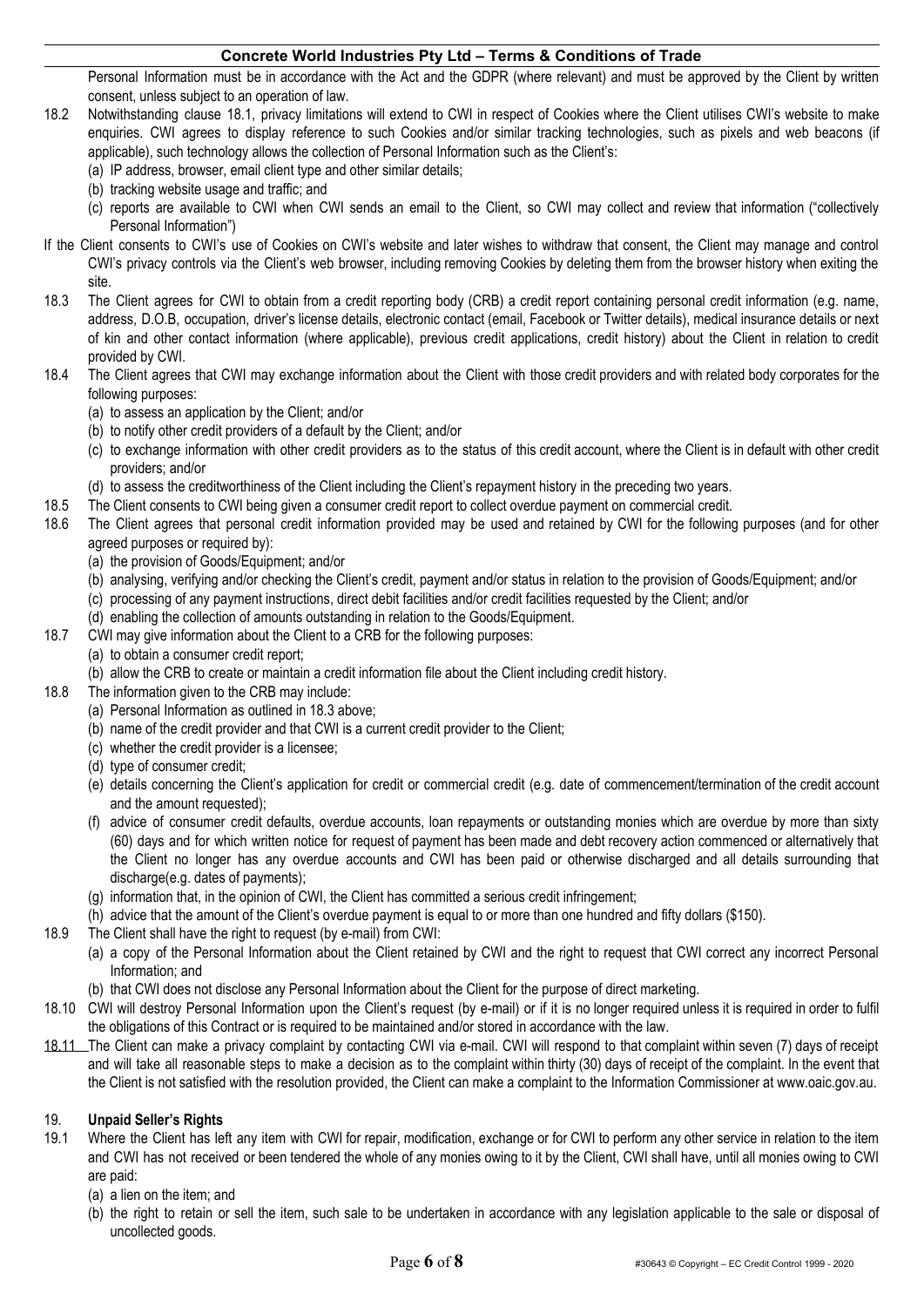19.2 The lien of CWI shall continue despite the commencement of proceedings, or judgment for any monies owing to CWI having been obtained against the Client.

# **20. Equipment Hire**

- 20.1 Equipment shall at all times remain the property of CWI and is returnable on demand by CWI. In the event that Equipment is not returned to CWI in the condition in which it was delivered CWI retains the right to charge the Client the full cost of repairing the Equipment. In the event that Equipment is not returned at all CWI shall have right to charge the Client the full cost of replacing the Equipment.
- 20.2 The Client shall:
	- (a) keep the Equipment in their own possession and control and shall not assign the benefit of the Equipment nor be entitled to a lien over the Equipment;
	- (b) not alter or make any additions to the Equipment including but without limitation altering, make any additions to, defacing or erasing any identifying mark, plate or number on or in the Equipment or in any other manner interfere with the Equipment;
	- (c) keep the Equipment, complete with all parts and accessories, clean and in good order as delivered, and shall comply with any maintenance schedule as advised by CWI to the Client.
- 20.3 The Client accepts full responsibility for the safekeeping of the Equipment and the Client agrees to insure, or self-insure, CWI's interest in the Equipment and agrees to indemnify CWI against physical loss or damage including, but not limited to, the perils of accident, fire, theft and burglary and all other usual risks and will effect adequate Public Liability Insurance covering any loss, damage or injury to property or persons arising out of the use of the Equipment. Further the Client will not use the Equipment nor permit it to be used in such a manner as would permit an insurer to decline any claim.
- 20.4 Notwithstanding the above clause, immediately on request by CWI the Client will pay:
	- (a) any lost hire charges CWI would have otherwise been entitled to for the Equipment, under this, or any other hire agreement;
	- (b) any insurance excess payable in relation to a claim made by either the Client or CWI in relation to any damage caused by, or to, the hire Equipment whilst the same is hired by the Client and irrespective of whether charged by the Client's insurers or CWI's.
- 20.5 Return of the Equipment ("**Return**") will be completed when the:
	- (a) Equipment is returned by the Client to CWI's place of business; or
	- (b) CWI takes back possession of the Equipment once collection by CWI is affected.

## 21. **Service of Notices**

- 21.1 Any written notice given under this Contract shall be deemed to have been given and received:
	- (a) by handing the notice to the other party, in person;
	- (b) by leaving it at the address of the other party as stated in this Contract;
	- (c) by sending it by registered post to the address of the other party as stated in this Contract;
	- (d) if sent by facsimile transmission to the fax number of the other party as stated in this Contract (if any), on receipt of confirmation of the transmission;
	- (e) if sent by email to the other party's last known email address.
- 21.2 Any notice that is posted shall be deemed to have been served, unless the contrary is shown, at the time when by the ordinary course of post, the notice would have been delivered.

# 22. **Trusts**

- 22.1 If the Client at any time upon or subsequent to entering in to the Contract is acting in the capacity of trustee of any trust ("Trust") then whether or not CWI may have notice of the Trust, the Client covenants with CWI as follows:
	- (a) the Contract extends to all rights of indemnity which the Client now or subsequently may have against the Trust and the trust fund;
	- (b) the Client has full and complete power and authority under the Trust to enter into the Contract and the provisions of the Trust do not purport to exclude or take away the right of indemnity of the Client against the Trust or the trust fund. The Client will not release the right of indemnity or commit any breach of trust or be a party to any other action which might prejudice that right of indemnity;
	- (c) the Client will not without consent in writing of CWI (CWI will not unreasonably withhold consent), cause, permit, or suffer to happen any of the following events:
		- (i) the removal, replacement or retirement of the Client as trustee of the Trust;
		- (ii) any alteration to or variation of the terms of the Trust;
		- (iii) any advancement or distribution of capital of the Trust; or
		- (iv) any resettlement of the trust property.

## **23. Building and Construction Industry Security of Payments Act 1999**

- 23.1 At CWI's sole discretion, if there are any disputes or claims for unpaid Goods and/or Services then the provisions of the Building and Construction Industry Security of Payments Act 1999 may apply.
- 23.2 Nothing in this Contract is intended to have the effect of contracting out of any applicable provisions of the Building and Construction Industry Security of Payments Act 1999 of New South Wales, except to the extent permitted by the Act where applicable.

## 24. **General**

24.1 The failure by either party to enforce any provision of these terms and conditions shall not be treated as a waiver of that provision, nor shall it affect that party's right to subsequently enforce that provision. If any provision of these terms and conditions shall be invalid, void, illegal or unenforceable the validity, existence, legality and enforceability of the remaining provisions shall not be affected, prejudiced or impaired.